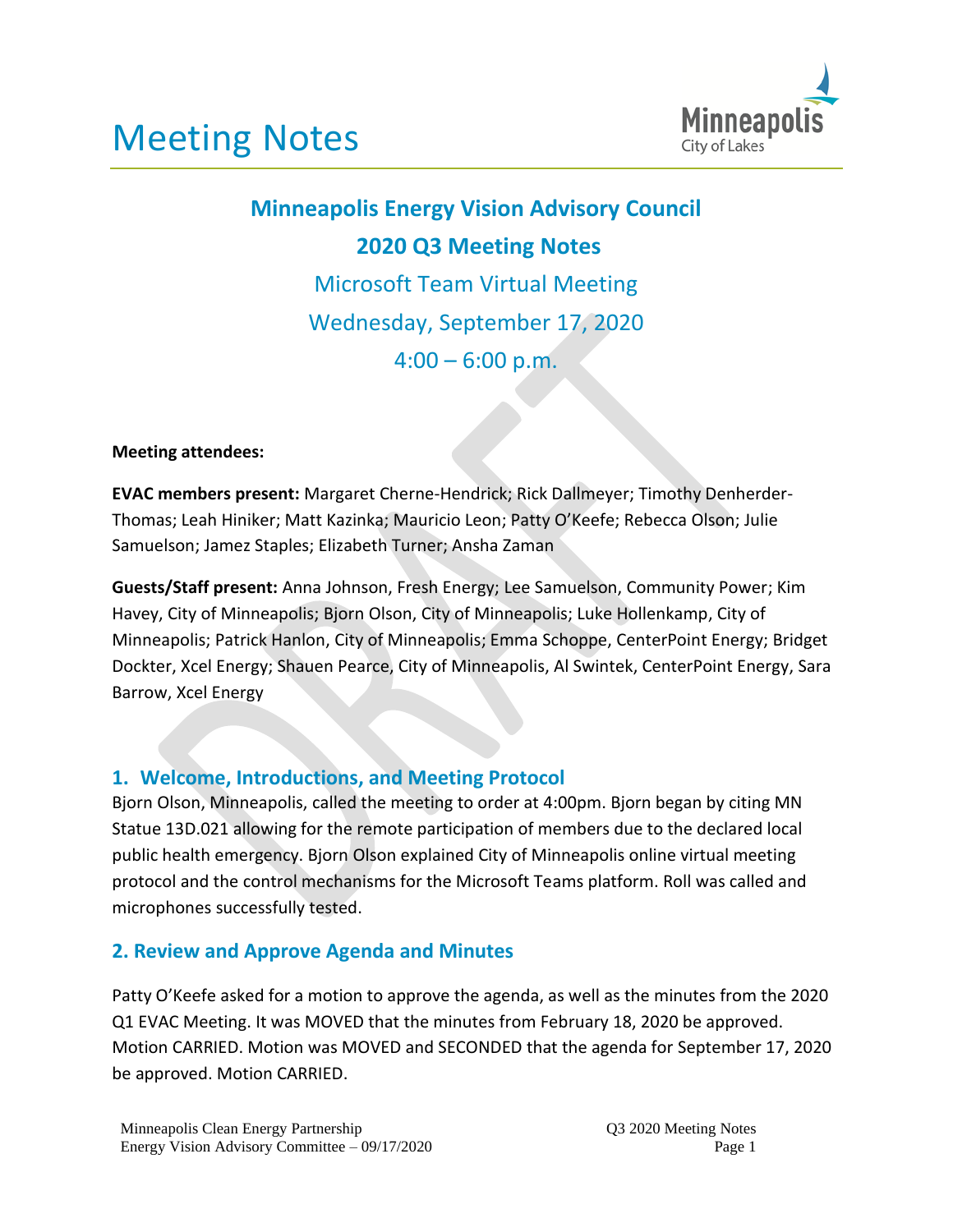## **3. CEP Q3 Board Recap**

Patty O'Keefe provided a recap of the Q3 CEP Board Meeting. Xcel's Electric Vehicle (EV) vision is to increase EVs by 1.5 million in service areas by 2030, making up 20% of vehicles on road (30 times the number today) while saving customers money and cutting carbon.

The 2019 Clean Energy Partnership Annual Report was presented to the Board and will be presented to EVAC today.

Xcel Energy and CenterPoint Energy continue to work on energy disclosure and time of rent policies to meet with City's implementation needs. Utility data tools will help renters and rental property owners access property energy cost data and are expected to be completed by this year for CenterPoint and Q1 2021 for Xcel. The July Public Utilities Commission (PUC) hearing considered Citizens Utility Board proposal regarding data release policies for 1-4 units Time of Rent disclosure. The PUC left this item open and continue to consider issues raised and partners will continue to engage on this. Other 2019 progress included the Truth in Sale of Housing program and CenterPoint providing \$60,000 to fund the CEE Energy Advisor Service for required energy reports.

Minneapolis issued Requests for Information (RFI) to inform two Requests for Proposals (RFP) to achieve the 2030 goal of 100% renewable energy. The first RFP is for 90% of City energy consumption and additional loads from other cities. The second RFP is for 10% of enterprise consumption focused on local generation and utilizing City owned or leased buildings.

There are ongoing discussions for the Inclusive Financing pilot in the CenterPoint rate case proceedings. A settlement has been reached between the City and CenterPoint, updates on that would be appreciated.

The utilities have developed a coordinated approach to energy evaluations for energy savings for low energy performing benchmarked buildings. This initiative combines Conservation Improvement Program dollars with City's Green Business Cost Share Program with 24 customers targeted this year.

Kim Havey updated the group on the latest Inclusive Financing progress. CenterPoint and Minneapolis agreed on the basics of a program pilot that meets all the Clean Energy Partnership resolution requirements except for third-party financing. The program allocates \$15 million over 3 years for 3,000 projects with the capacity to expand. Comments and reply briefs from interveners are due on Oct  $21<sup>st</sup>$  and the administrative law judge will make a decision in November. The partners are hoping for PUC approval March 1st.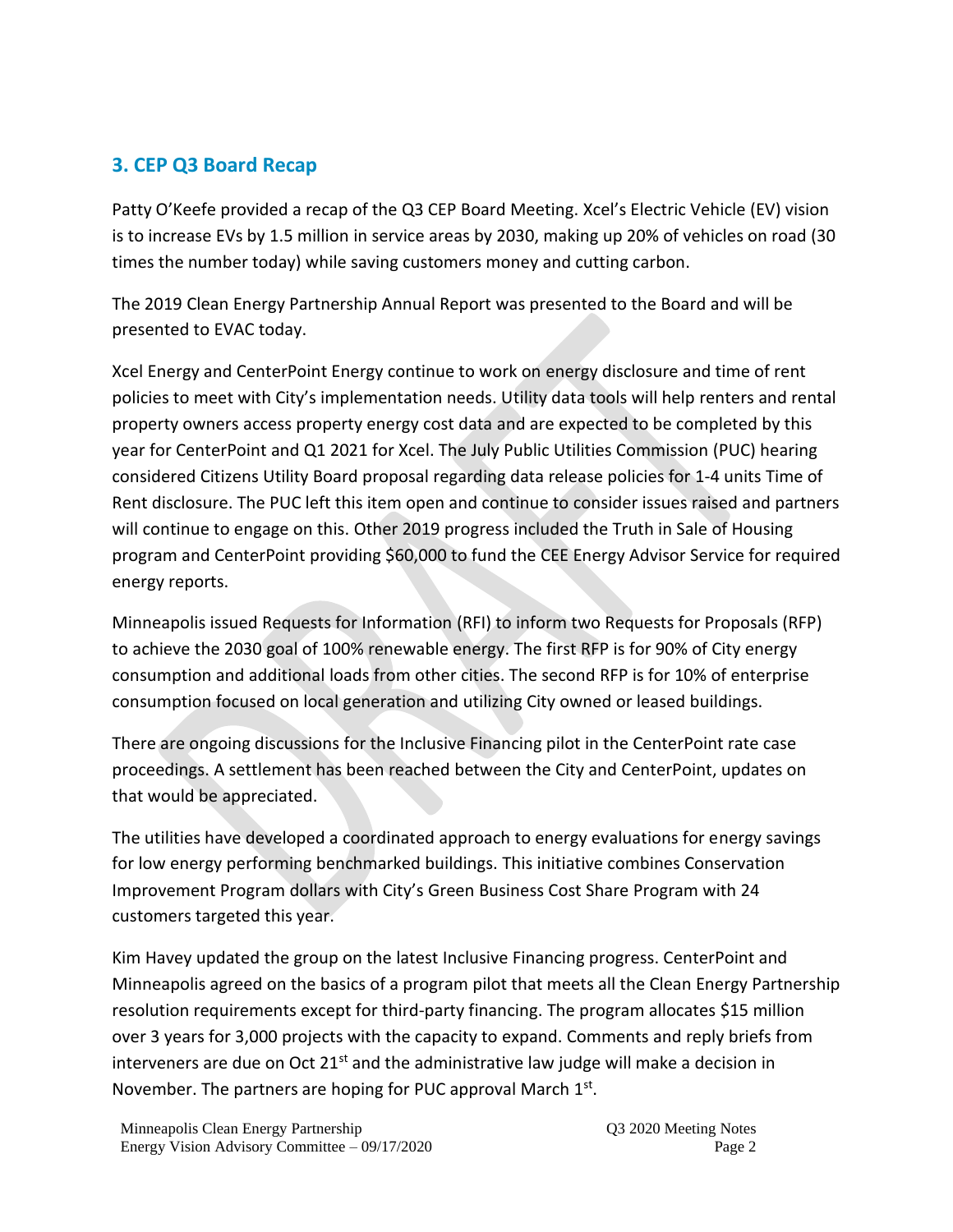Timothy DenHerder-Thomas asked how electric savings vs. natural gas savings calculations are being handled with cost feasibility and how capital scales up if there is more demand.

Kim Havey responded that Minneapolis' position is that electric measures should be included. In the settlement the  $1<sup>st</sup>$  year electric cost savings will be collected and evaluated but not determine cost-effectiveness. This information will be used in the following years as criteria for electric cost-savings.

Emma Schoppe responded that, like Conservation Improvement Programs, the proposed Inclusive Financing pilot does not have a budget cap. If there is demand CenterPoint would want to serve those customers. CenterPoint has limited access to utility customer data on electric savings but will study the annual data and reporting to inform program implementation in the second year. The partners would also engage with the electric utility to determine implementation for electric savings.

CenterPoint's authority is to manage the natural gas side; Xcel hasn't been involved in this part of the conversation at all.

Timothy Denherder-Thomas expressed concern electric savings will not be considered in the initial cost feasibility test when it's generally considered a best practice for identifying costeffective upgrades. It will be important in reporting to identify ways to diagnose what measures are not being identified as cost-effective because the electric savings is not being included, otherwise it's a self-fulfilling prophecy of not being a scalable solution.

Emma Schoppe responded that the first year analysis would look at the potential for electric savings measures to achieve pilot goals but only gas savings would be used to qualify customer eligibility in year 1.

Kim Havey agreed that all savings are important and will continue to be a priority.

Patty read the statements from EVAC members regarding business owners and rebuilding from uprising and pandemic and appeals to center racial equity in the Partnership's work. The Mayor asked EVAC for input on the environmental justice components of rebuilding. Matt Kazinka gave an update from Lake Street corridor and rebuild.

## **4. 2019 CEP Annual Report**

Luke Hollenkamp began the annual report update. The report scorecard indicates whether measures are on-track or off-track. The key metrics discussed today are Metric 1: Community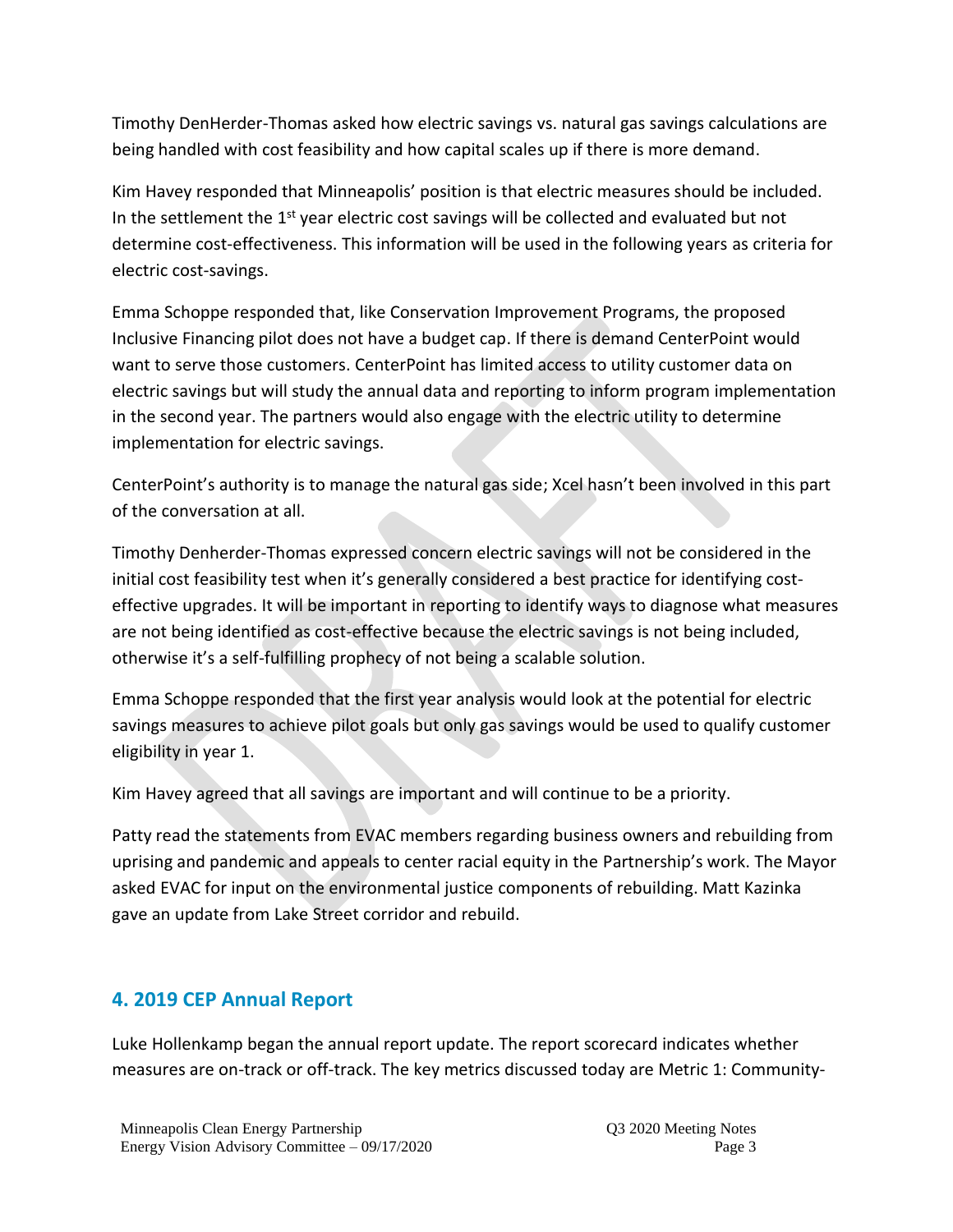wide Greenhouse Gas (GHG) Reductions; Metric 5: Community-wide Renewable Energy; and Metric 7: Local and Directly Purchased Renewable Energy.

### *Metric 1: 30% Community-wide GHG emission reductions by 2025*

Metric 1 is off-track and unclear if the trajectory will hit 2025 goal. GHG emission scenarios for electricity and natural gas use are anticipated to increase under multiple scenarios. Total GHG emissions need to be below one million tons to achieve 80% reductions from the five millionton baseline. Electricity is projected to decrease GHG emissions while natural gas emissions are projected to increase to two million metric tons by 2050.

Emma Schoppe updated the group on the Company's 2019 progress to deploy innovative natural gas decarbonization strategies to help the City achieve its 2050 goal. CenterPoint continues to deliver nation-leading conservation improvement programs and demonstrate progress to improved access to energy efficiency, inclusive financing, and testing carbon capture technologies. The 2018 Green Tariff filing of renewable gas options was followed by engagement with industry, government, and environmental stakeholders in 2019. In 2020, the Company submitted to the PUC an interconnection filing to allow Renewable Natural Gas producers in Minnesota to connect to CenterPoint's system. The Minnesota G21 Group continues the Rocky Mountain Institute's e-Lab Accelerator to assess strategies to decarbonize natural gas across a variety of strategies. Centerpoint also announced company-wide carbon policy to reduce emissions as well as those of its customers and engaged legislators in the 2020 Natural Gas Innovation Act to achieve shared climate goals.

## *Metric 5: Community-wide renewable energy*

2019 data revealed current renewable energy use is approximately 24% and is not on track to achieve Partnership goals. Emission calculations are explained in detail in the report appendices, but is based on the overall grid mix including local actions within Minneapolis and excluding local action outside Minneapolis. Xcel currently looking into potential data reporting errors and the Board will be notified with any clarifications.

Bridget noted there were some problems with the community energy report compiling for renewable connect and solar rewards. Finals numbers may impact this final number. Updated information will be sent in an amended annual report.

#### *Metric 7: 10% Locally and directly purchased renewable energy by 2025*

Metric 7 was previously marked as off track but has upgraded to unknown. Current programs are Windsource, Renewable Connect, Solar\*Rewards Rooftop, and Solar\*Rewards Community programs. The current 5.7% is close to being on track to 10% by 2025, but increases in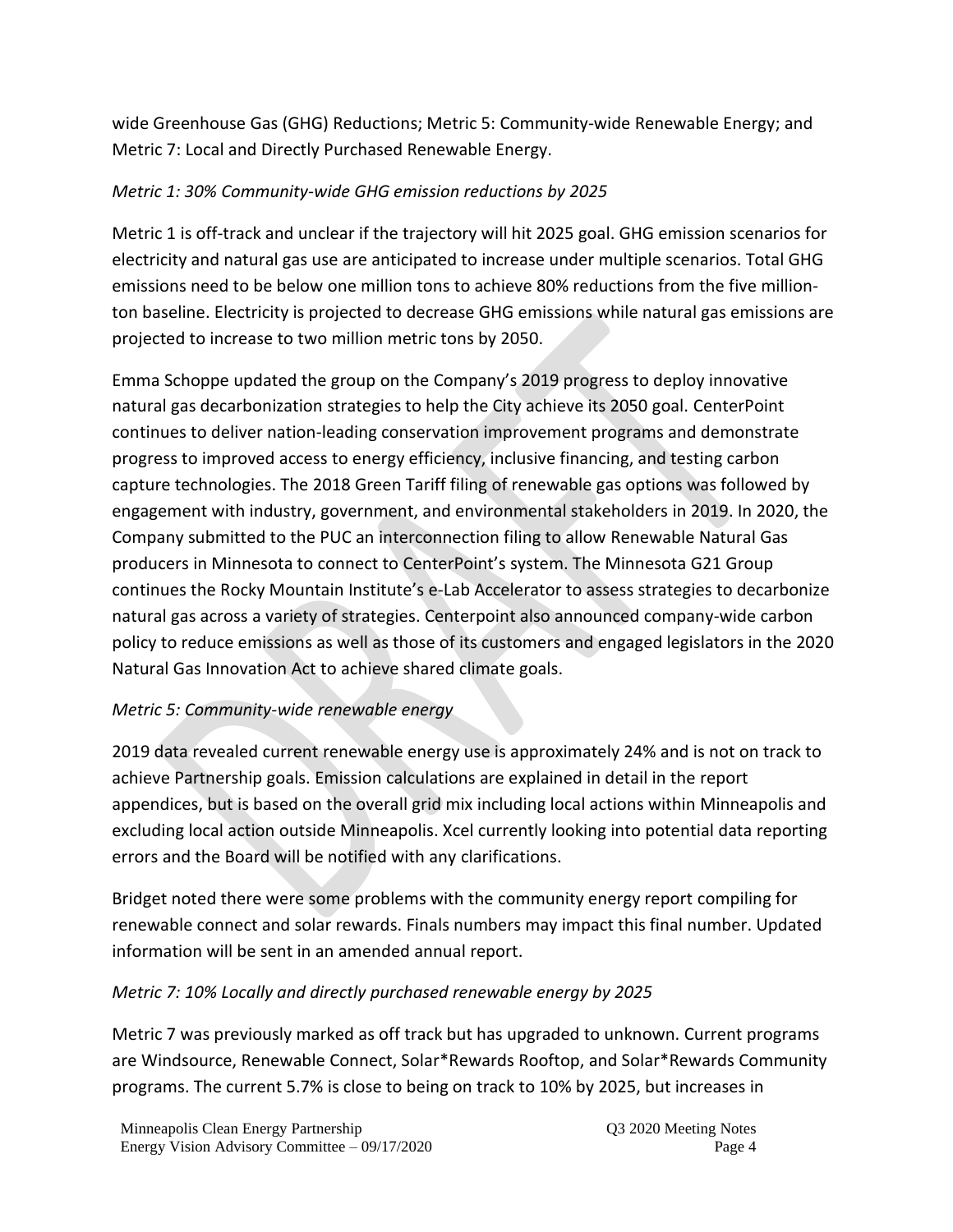Renewable\*Connect and Solar gardens were driven by City and other large subscribers. Ongoing progress outside of municipal purchasing is uncertain. The Solar\*Rewards Rooftop is anticipated to increase.

Timothy Denherder Thomas appreciated the updates and contrast of GHG from sources and wedge analysis of natural gas emissions. Is CenterPoint thinking about business model evolution from natural gas delivery to heating and cooling services? With more energy alternatives becoming available but gas delivery infrastructure maintaining fixed costs imposed on ratepayers, in particular low-income ratepayers, there's an economic/equity impact that needs to be addressed.

Emma Schoppe responded that in order to meet the City's goals all options are on the table. Meeting the goals with non-pipeline solutions requires work in regulatory and legislative space. The G21 work group is having this conversation and getting help from experts of what it might look like moving forward with an economic cost-benefit analysis.

Margaret Cherne-Hendricks thanked the group for the presentation. Is the low carbon gas wedge reflecting renewable natural gas only or other low carbon gases? How has that calculation been made and with what assumption? How will these affect customer cost and do the reductions in this graph get us to the City's goals?

Emma Schoppe clarified that the wedge diagram is hypothetical without data to support it yet. The wedge diagram is not a realistic portrayal of how to achieve it, it's big picture ideas toward mapping it out. In addition to renewable natural gas, hydrogen, and new technologies are being considered. The effect of these measures on customer cost is not known at this time but is being explored with the G21 group.

Luke Hollenkamp noted that both he and Margaret serve on G21 as well as Nick Martin (Xcel Energy) and Nick Mark (CenterPoint Energy). That group will be modeling decarbonizing natural gas uses and assessing feasibility and cost-effectiveness.

Margaret Cherne-Hendricks also noted the G21 includes residential, commercial, and industrial sectors. Scalability and consumer cost and carbon mitigation potential will be addressed.

Patty O'Keefe stated that these are big conversations about new technologies and business models. Is there an idea of a timeline of research and planning vs. implementation?

Emma Schoppe responded that they are all happening simultaneously. The last year and a half, CenterPoint has focused legislative and regulatory activities that would enable the Company to take bolder action to decarbonize the natural gas system. The Company is also proposing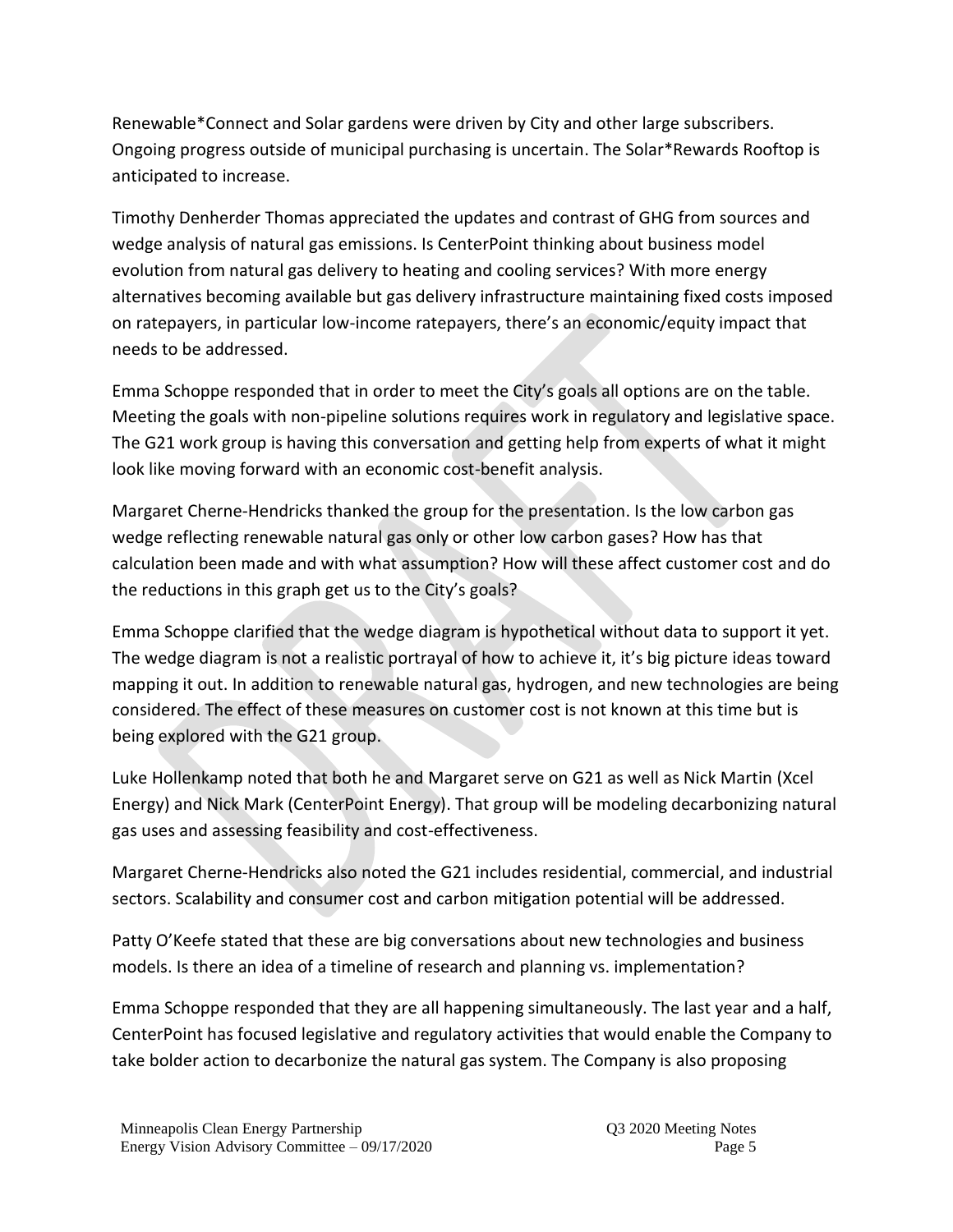nearer-term solutions that help Minnesota's economic recovery in response to the PUC's request.

Patty O'Keefe commented that community-wide GHG reductions not being on track is a big problem and why the partnership exists. Xcel's IRP proposal includes an 800MW gas plant which makes a large percentage of the energy portfolio. What more can be done to transition away from fossil fuels to reach these goals?

Bridget Docket responded that Bria Shea is involved in the resource plan, but that plan is a comprehensive plan for currently available technologies. As renewables are added and with Rebuild and Recovery plan accelerating renewable adoption, grid composition will shift. Whether natural gas is needed when the time comes is yet to be seen but will be an available option.

Luke Hollenkamp also noted the annual report has a pie chart of contributors with transportation being a notable (24%) component of our emissions. As part of Xcel's EV vision, we need to make sure that happens fast and that the electricity is carbon-free or as low as possible to substantially help towards achieving goals.

Elizabeth Turner observed the successful metrics are the ones that are municipal operations with the most levers and control. Residential, commercial, and industrial lack of progress is disheartening and not at the scale needed to make a big impact. All the multi-story buildings that have been built recently that have chosen the standard non-efficient levels. Incentives and rebates are not enough for developers who want to sell right away. The City is working on an advanced energy standard, but this is an important point. The majority of the conversation is on renewables, but emission goals are easier to achieve with energy efficiency, especially with lowincome populations along with improving health and wellness. Luke agreed, but it will take a lot of resources and aggressive policies to get us there.

Mauricio Leon asked if the trajectory show normalization per capita or weather fluctuations.

Luke Hollenkamp responded that the data is not normalized for anything; capita, square footage, or weather. These numbers vary significantly by year. The Partnership is not quite as interested in square footage or per capita because the goals are to reduce emissions regardless of built space or population. CenterPoint residential customers have increased but usage per customer has decreased. Both customers and usage for commercial/industrial natural gas has increased. Xcel has seen increase in all sectors but decrease in consumption in all sectors.

Elizabeth Turner noted that Metric 3 is yellow because it's not weather-normalized. Normalizing that would help understand those trends.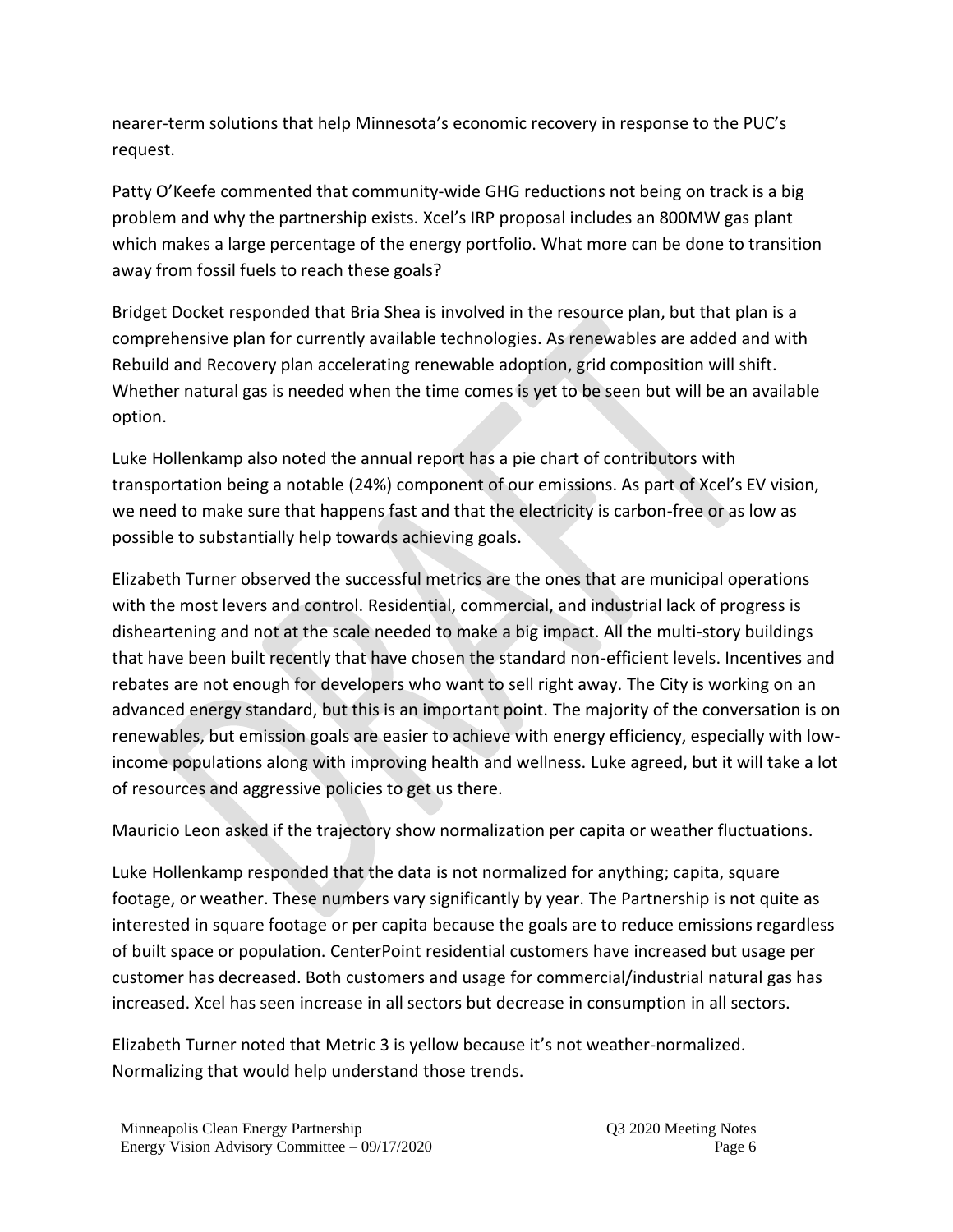Leah Hiniker asked if there were any assumptions or considerations as we move to an electrified fleet.

Luke Hollenkamp responded that Minneapolis is interested and this scenario will be modeled by G21, particularly for electrification of residences.

Bridget Dockter also responded that these discussions have been happening at the Department of Commerce for some time. The crux of the conversations is how the savings are being accounted for.

Minneapolis and the utilities will be working on a new work plan this next year. Comments to inform this new set of partnership priorities would be very appreciated. Additional comments can be routed through Patty and Becky.

## **5. COVID-19 and Minneapolis Rebuilding**

Kim Havey reiterated one of the main purposes of EVAC is to provide recommendations to the Clean Energy Partnership. Last year there was a series of meetings regarding leveraging franchise fees with utility resources to maximize our climate goals. Those recommendations were for a 2-year timeframe, but in light of the pandemic and George Floyd uprising there is a need to respond to these issues and help rebuild and recover. The partners are asking for input on how to best support recovery in the City as well as achieve climate action goals in ways that leverage utility recovery proposals and existing program structure like Green Business Cost Share Program to maximize resources for residents and businesses. What particular utility rebuilding rebates and other resources should be prioritized by the City's recovery efforts to support Minneapolis Forward and invest franchise fee funding to increase community health, wealth, resilience, and racial equity?

Looking ahead to 2021, priorities include continuing to cover commercial energy audits; continued support and outreach for the truth in sale of housing (TISH) program, Time of Rent disclosure, Inclusive Financing, Green Zones workplans, and a Sustainable Building Policy.

First drafts of Time of Rent disclosure have been completed. The City will support energy prebates and include with cost-effective projects and inclusive financing. Home Energy Squad visits doubled from 2018 to over 1,000in 2019. Of those homes, 14% were low income and 80 utilized 0% energy efficiency loans for air sealing and attic insulation.

Centering environmental justice is also a top priority and includes the Climate Action Plan update and supporting potential development of resilience hubs with Little Earth and North and South side communities. The Little Earth community has an opportunity to weatherize 212 units as well as incorporate a non-wires storage plus solar feasibility study with overall goals of electrification, decreasing natural gas, and exploring other creative technologies to scale to decarbonize our systems in an affordable way.

Minneapolis Clean Energy Partnership Q3 2020 Meeting Notes Energy Vision Advisory Committee – 09/17/2020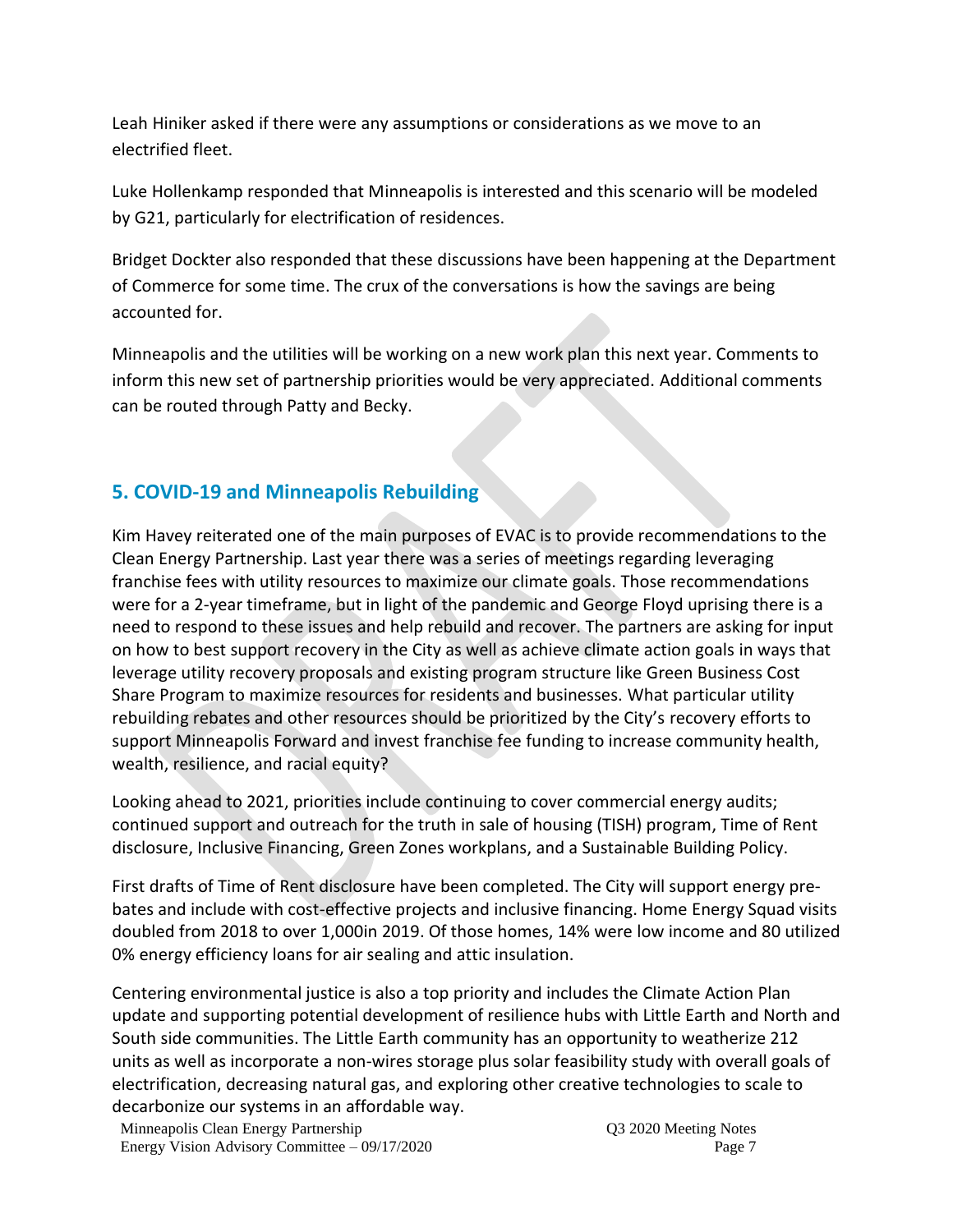Shauen Pierce, gave an overview of Minneapolis Forward. Shauen thanked everyone and gave context of Minneapolis Forward and the Community Now coalition. As many business partners began to envision what a post-Covid "normal" would be, this conversation left out people of color. Minneapolis Forward is leveraging this moment to emerge as more resilient, innovative, and inclusive city with an intentional focus on racial justice and economic inclusion instead of the status quo. In the wake of the George Floyd uprising, the Minneapolis Community Now Coalition was created as a core strategy team and a larger group of partners. The Core Team is comprised of Lake St. Council, West Broadway Coalition, the Minneapolis Chamber, business owners, financial institutions, and local diverse representatives. Each member has acknowledged that no entity was designed to deal with this level of crisis and rebuilding and this collaborating is key. The scope of work is implementation of 8 areas with an immediate focus on real estate retention (building and business owners of more than 1,000 impacted buildings), cultural corridors already hit hard by Covid, losses to workers, and overall economic impact. The group is focused on thinking creatively about resources and programs within Minneapolis and how to re-tool them to address these issues.

Patrick Hanlon gave an update on the City programs and bringing forward proposals under Minneapolis Forward to support the rebuild. Existing programs are flexible and able to be retooled in addition to the existing prioritization of North and South Minneapolis, affordable housing, and intentionally under-invested areas. Questions the coalition is facing that EVAC can help with are:

- How can we re-frame the Green Business Cost Share program under the Minneapolis Forward umbrella to address what communities are asking for?
- How do we rebuild stronger and more resilient, efficient, and renewable?
- How can we leverage all these touch points to make our resources stronger?
- How do we get tools into partners' hands?

A lot of the conversations in the coalition is community workforce development and ownership. Entry-level solar jobs are twice the median income of these areas. The City budget is not finalized but this effort has the Mayor's support.

Leah Hiniker noted insurance claims will only pay for as-is replacements and aren't flexible to bring buildings up to code. This is a huge hurdle to ensure rebuilding is resilient. Is there anything we can do or is there funding available to get things up to code?

Patrick Hanlon agreed that building back stronger and more efficient means these incentives must be funding the highest efficiency option.

Shauen Pearce noted that in addition to low insurance coverage, costs of building is higher due to supply and demand. Current insurance underwriting is not intended for this crisis. The commercial property development fund is available to ensure BIPOC ownership. Partnership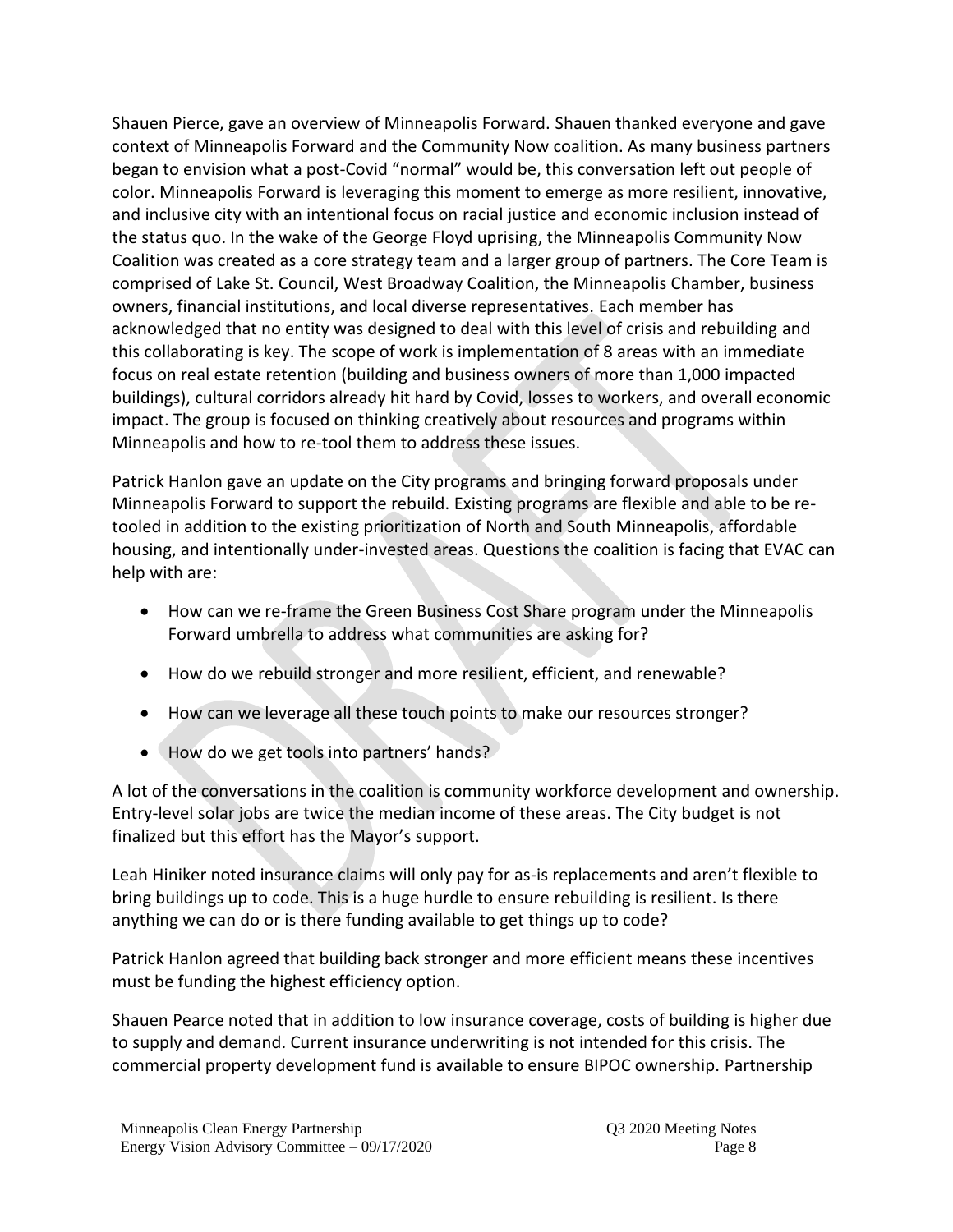efforts will be crucial to secure State legislative support, funding, coverage, damage assessment, etc. There is \$2 million and ongoing fundraising to absorb demolition costs.

Mauricio Leon asked if there are resources for residential damages incurred. Is there an equity consideration in determining whether rich corporations receive rebuilding funds similar to small and BIPOC businesses?

Shauen Pearce responded that 17 teams assessed properties throughout the City and estimated that a couple dozen residential properties impacted with property owners contacted within 48 hours. Minneapolis Forward prioritizes BIPOC business owners first, but every business is important. Big business is how services are provided to our City and provide a tax base that enhances service-delivery capacity. Big businesses need different types of support and TCF and Wells Fargo are investing in the community while assessing their rebuilding strategy.

Jamez Staples thanked the group for their work and emphasized that economic workforce development is essential for equity with the growing clean energy sector.

Shauen Pearce noted one of the challenges is for business owners to understand this transition and asked how we capture the average person facing these difficulties and explain this.

Timothy Denherder Thomas appreciated the framing and the response to these crises of COVID and racism and encouraged the group to think big in this time of transformation. The last 9 months have revealed things that have not been working for a long time and asked the group how energy contributes to empowerment, injustice, oppression, and marginalization. What does repairing inequitable distribution of resources look like in energy? A lot of people haven't thought about energy as a landscape of injustice because people haven't had the ability to build wealth and autonomy in their lives. Pecking at the edges is no longer enough. The primary approach has been for homeowners with capital; this needs to change and starts with access to energy efficiency with renters and low-income multifamily and includes ownership and control of local renewable energy.

Shauen Pearce emphasized that these efforts are focused on less talk and more action. This movement is not going to bring everyone along but we can meet people where they're at and include people in understanding those concepts. Energy efficiency isn't as high a priority as food and housing security, so how do we meet the people who don't have time to study this?

Patty O'Keefe noted that an important part is engagement but EVAC has been working with communities for a long time. Part of this is conversations with partners and leaders of institutions to start leading on these issues.

Matt Kazinka gave an update on the Lake Street Council's efforts. Rebuilding and recovery grant applications were released in July with over 400 businesses applying for assistance. Of these, 82% identified as BIPOC or immigrant with damages totaling over \$36 million. 55% of businesses did not have insurance while many more have insufficient coverage. Half had not reopened. Over one-third of grant applicants planning to buy energy-using equipment. While